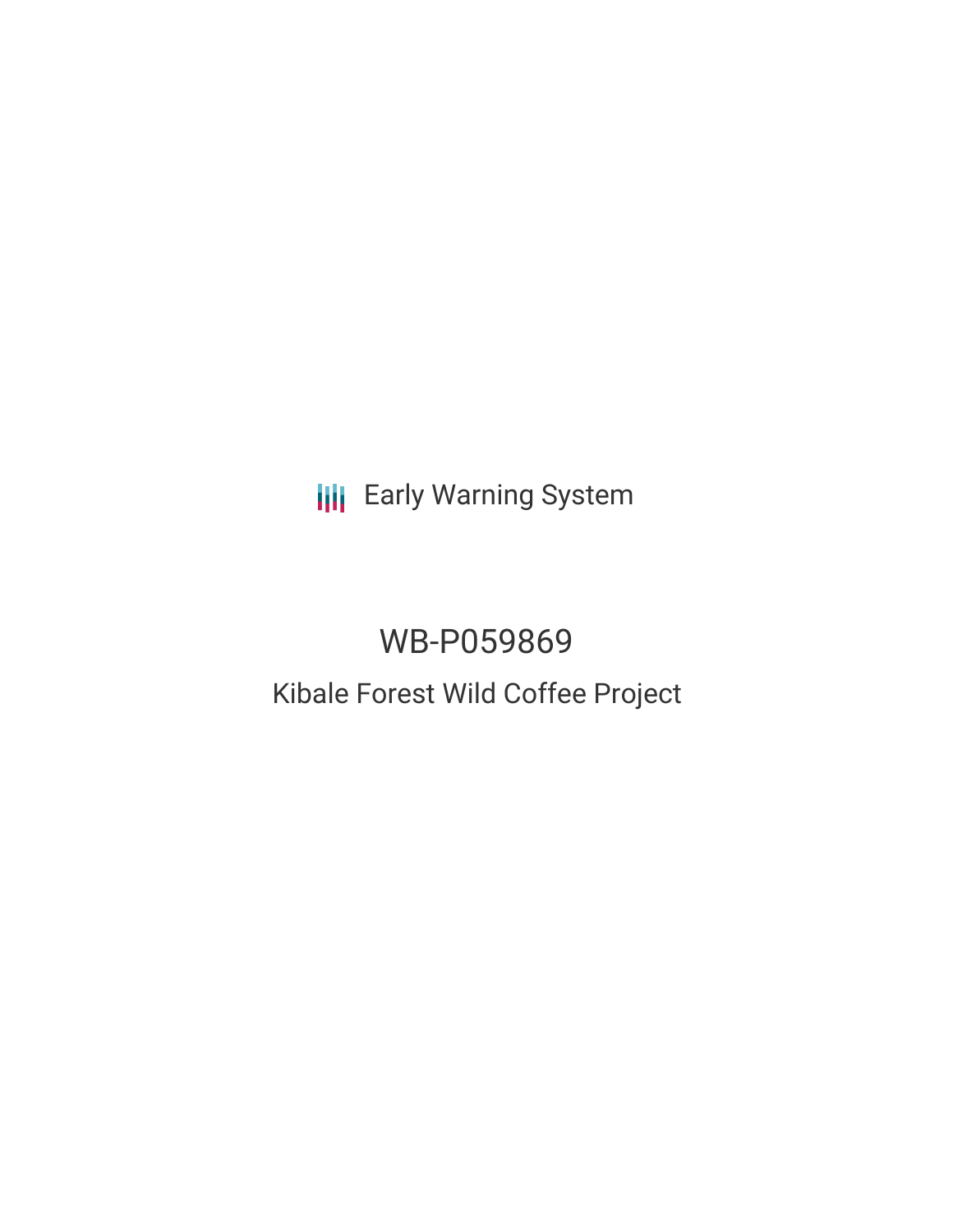

### **Quick Facts**

| <b>Countries</b>              | Uganda                   |
|-------------------------------|--------------------------|
| <b>Financial Institutions</b> | World Bank (WB)          |
| <b>Status</b>                 | Proposed                 |
| <b>Bank Risk Rating</b>       | C.                       |
| <b>Borrower</b>               | UAA C                    |
| <b>Sectors</b>                | Agriculture and Forestry |
| <b>Project Cost (USD)</b>     | $$0.75$ million          |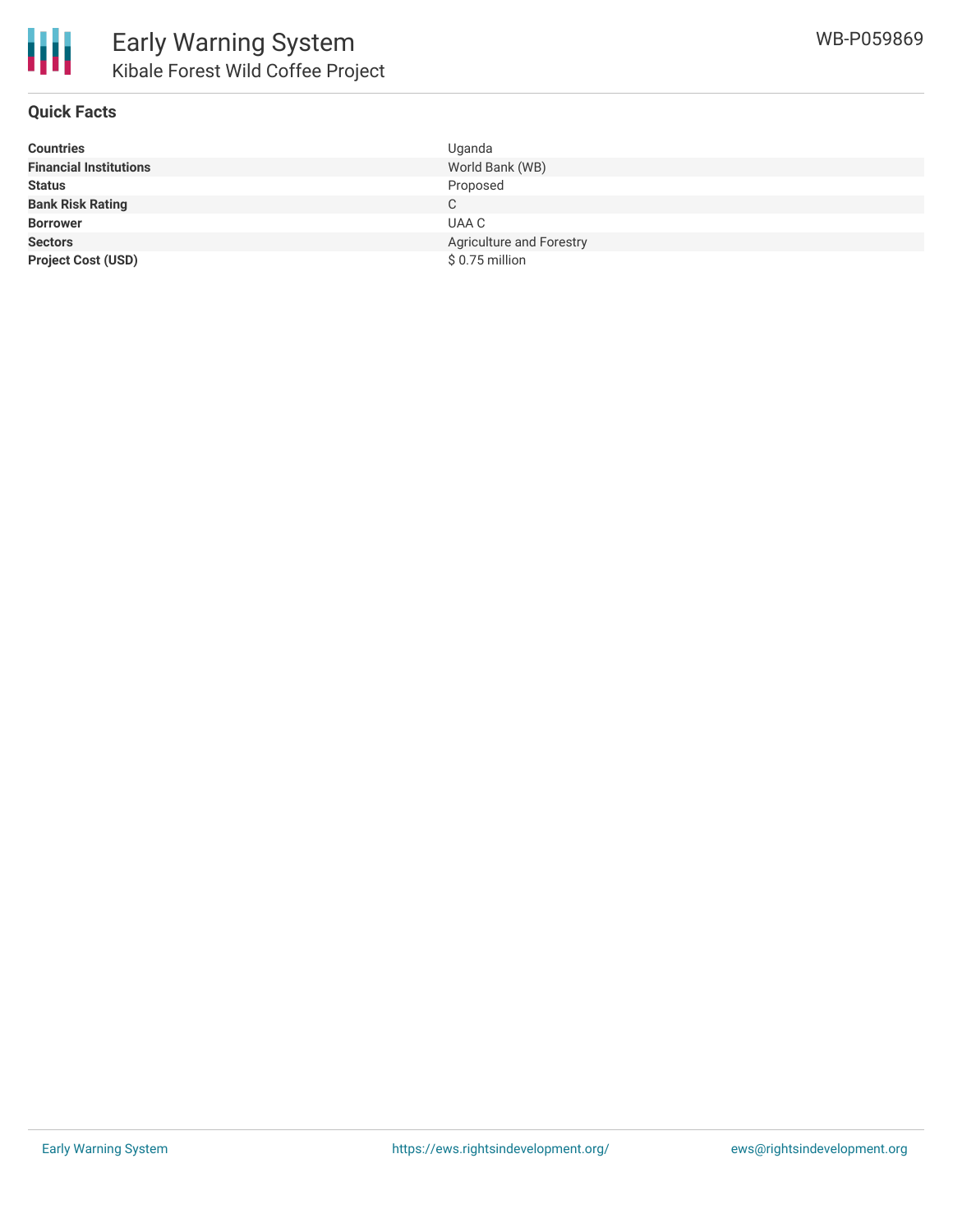

## **Project Description**

The project objective is to conserve globally significant biodiversity in Kibale National Park and in the agricultural landscape of Uganda by creating a system to use income from sale of Kibale Forest Wild Coffee to improve management of KNP It was also intended to provide an incentive to small arabica farmers sufficient to lead them to produce organic coffee in biologically diverse agricultural ecosystems. The expected project outcomes anticipated from the Kibale Forest Wild Coffee (GEF Medium-Sized Project), were the removal of the present threat to biological diversity in both the core conservation zone, and the buffer zone, the establishment of an ecologically, sustainable management system, including that for a self-sustaining incentive for conservation of biological diversity in an agricultural landscape, and, the creation of a financial flow for sustaining management costs, to be invested in socioeconomic improvements for the community.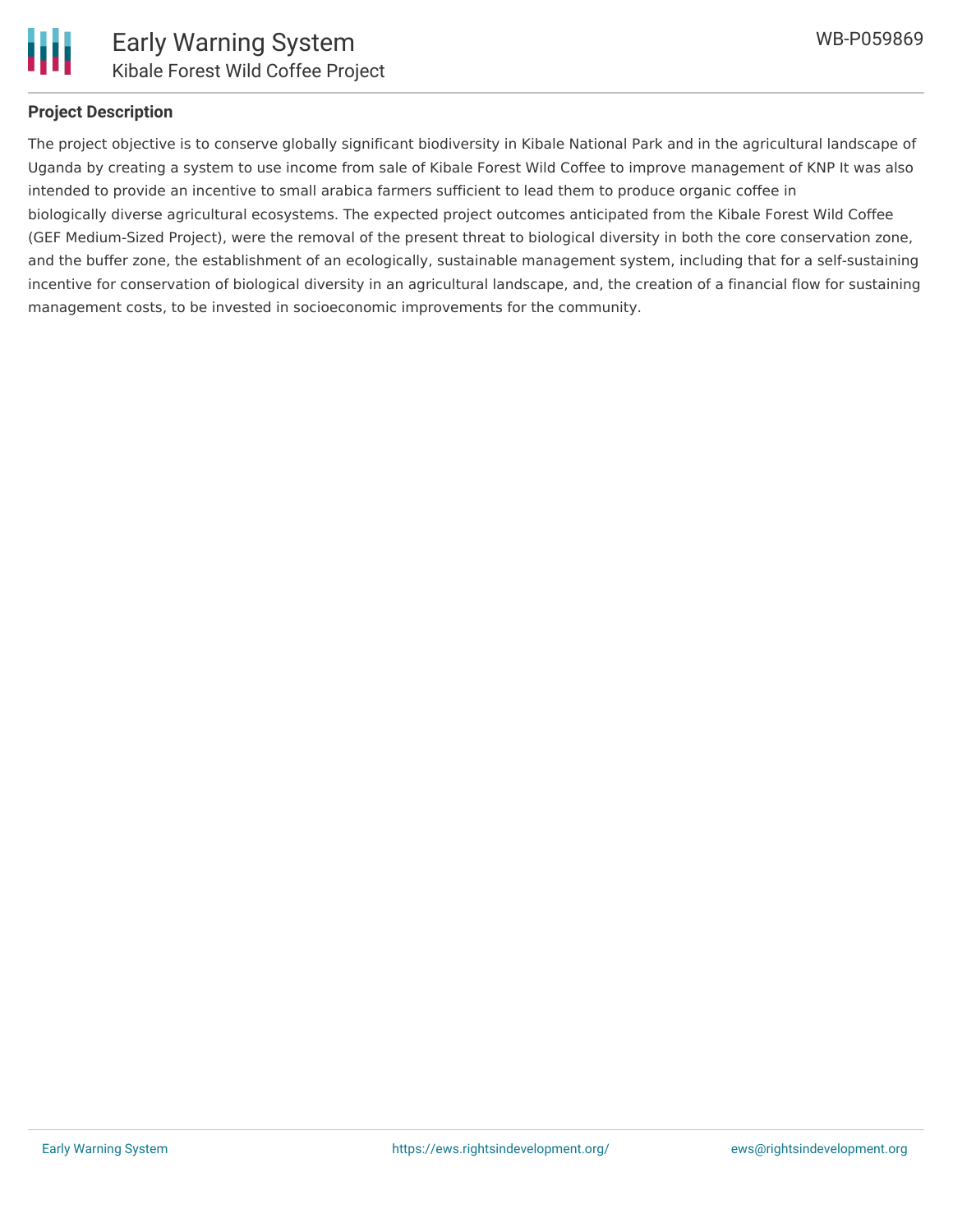

## **Investment Description**

World Bank (WB)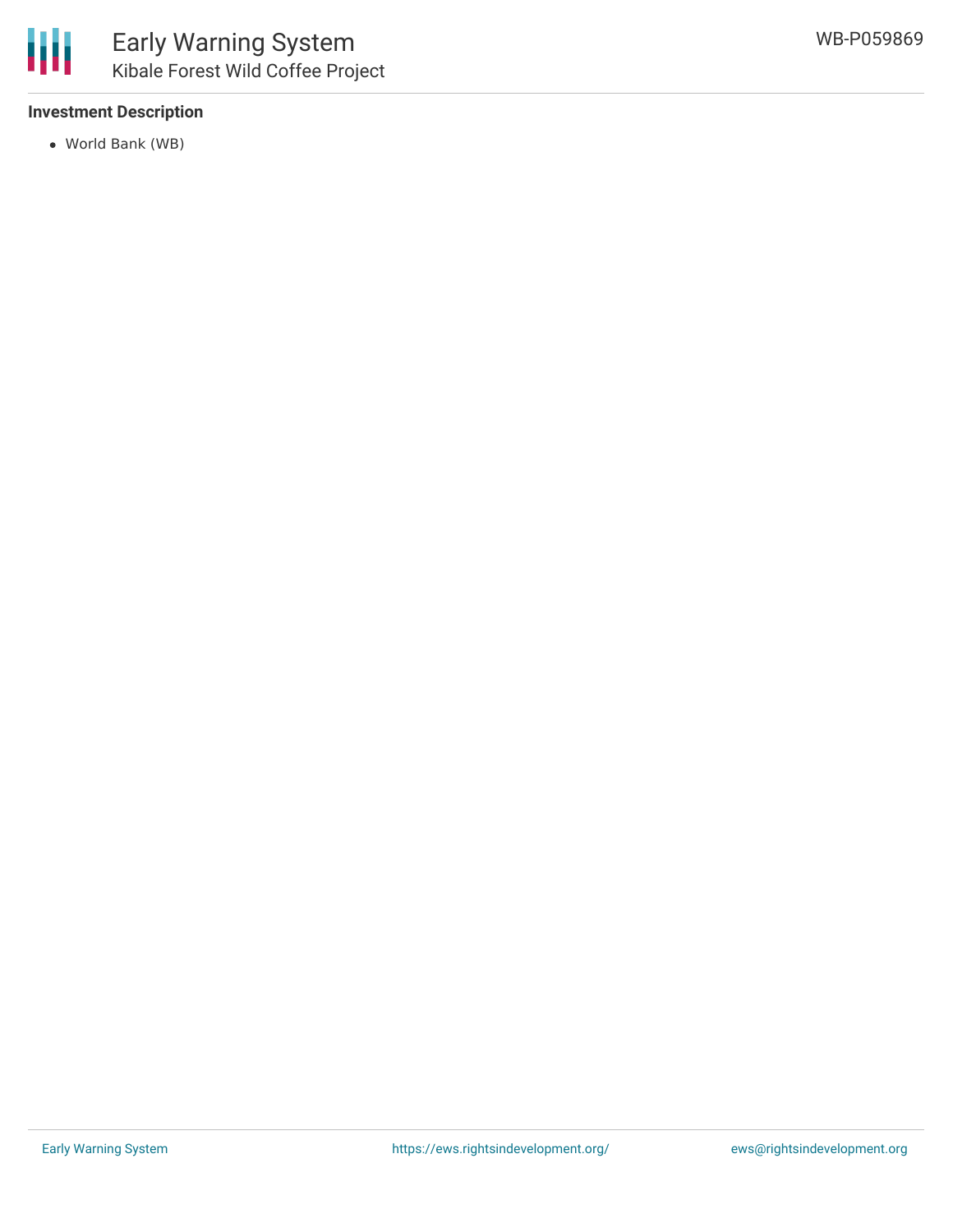

#### **Contact Information**

No contact information provided at the time of disclosure

ACCOUNTABILITY MECHANISM OF WORLD BANK

The World Bank Inspection Panel is the independent complaint mechanism and fact-finding body for people who believe they are likely to be, or have been, adversely affected by a World Bank-financed project. If you submit a complaint to the Inspection Panel, they may investigate to assess whether the World Bank is following its own policies and procedures for preventing harm to people or the environment. You can contact the Inspection Panel or submit a complaint by emailing ipanel@worldbank.org. You can learn more about the Inspection Panel and how to file a complaint at:

http://ewebapps.worldbank.org/apps/ip/Pages/Home.aspx.